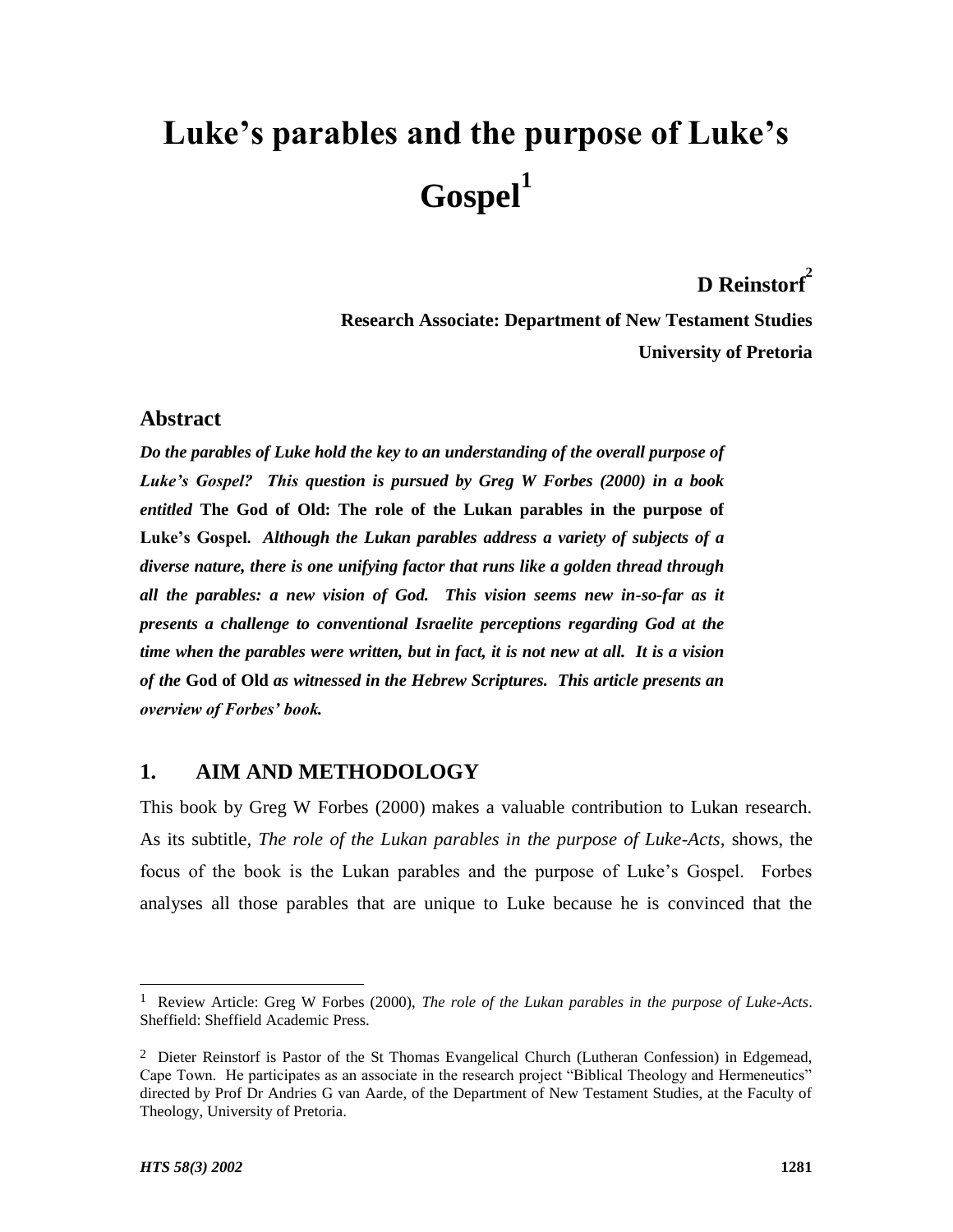unique features of these parables are likely to yield clues regarding Luke's overall purpose.

The approach adopted by Forbes is to study each of the *Sondergut* parables of Luke on its own merit. His aim is to assess the role played by and the motive behind the parable in its literary context, that is, its immediate co-text. Forbes is very aware of the risk that a parable can be forced into a preconceived mould, and he is therefore critical of an approach where one moves from the whole to its parts. Only when each parable is analysed on its own merit can the findings be synthesized. The methodology he uses to analyse the parables is primarily that of literary criticism. This implies that his interpretation is characterised by a "revised view" of allegory.

The title *The God of Old* reflects Forbes's main hypothesis, namely that Luke's parables present [or propound] a vision of God which is contiguous [or in harmony] with the portrait of God in the Old Testament, the "God of old". Forbes believes that this "new" vision is necessitated by a distorted vision of God within conventional Israelite wisdom at the time of Luke which in many ways reveals a discontinuity with the vision of Old Testament "God of old". The book is divided into three main parts: Part I: *Introductory issues*, Part II: *Analysis of the Lukan parables,* and Part III: *The theology of the Lukan parables and their contribution to the purpose of Luke's Gospel.*

## **2. ISSUES RAISED IN FORBES'S INTRODUCTION**

The introduction consists of two chapters, "A history of research on the Lukan parables" (pages 16 to 23), and "The parables: Key factors in historical research" (pages 24 to 71). The first chapter does not focus on an overview of parable research in general, but is confined to research on the parables that feature in the Gospel of Luke. This focus proves to be most valuable. Forbes argues that the Lukan parables in particular have received limited attention, which is surprising in the light of the fact that scholars have long noted the unique character of these parables. He proceeds to discuss some of the best-known works on these parables published in recent times. Most of these works consist of an analysis of *individual* Lukan parables. Forbes identifies a number of gaps in Lukan parable research: (1) the entire corpus of the *Sondergutgleichnissen* is seldom analysed, and (2) an attempt needs to be made to link these parables with Luke's overall purpose.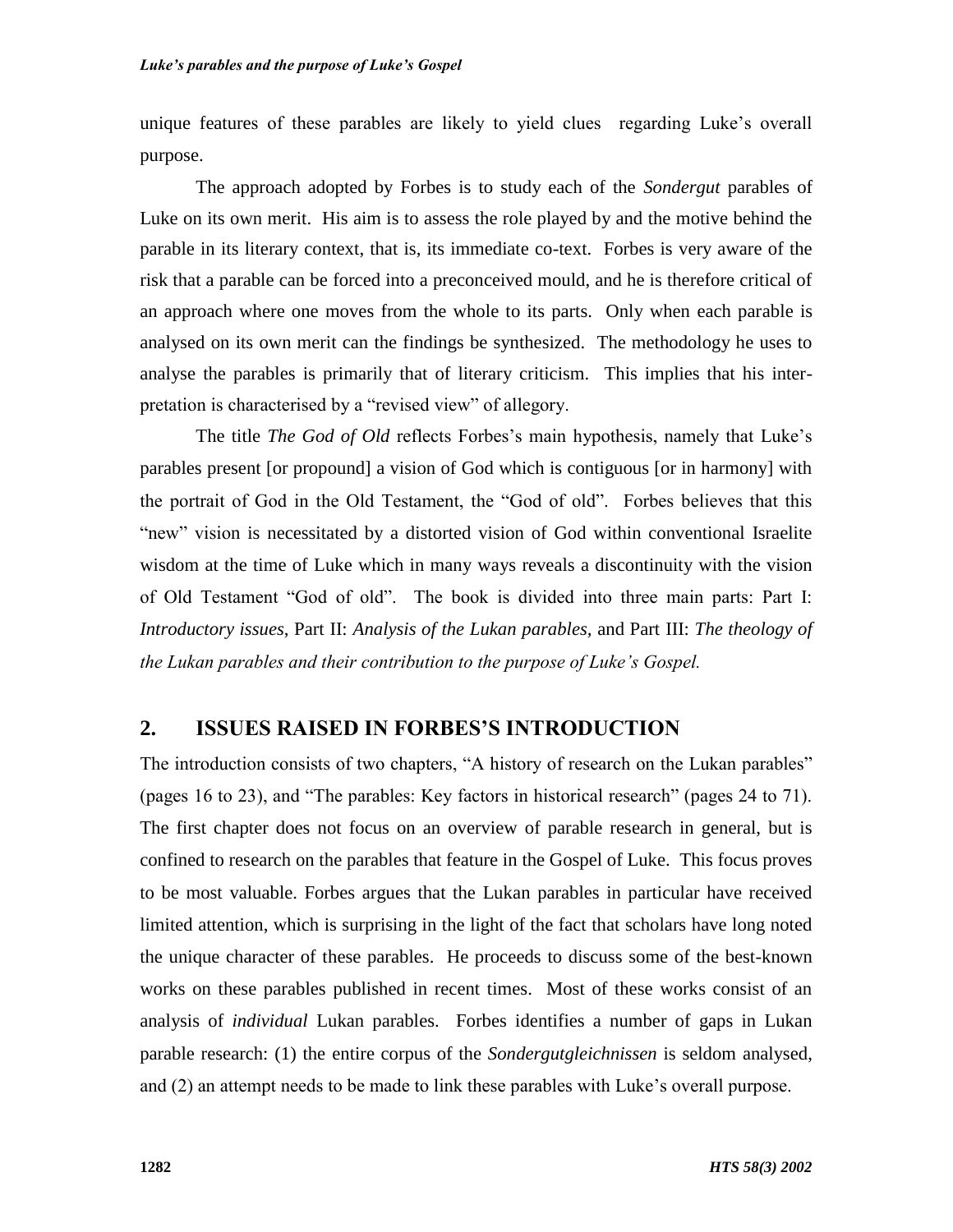#### *D Reinstorf*

The title of Chapter 2 with its reference to "historical research" is somewhat misleading. The focus is neither the "historical context" nor the "historical Jesus", but key factors in the history of parable research in general. Like most scholars, Forbes starts with Adolf Jülicher's criticism of an allegorical interpretation of Jesus' parables. Forbes regards criticism by literary critics, especially criticism highlighting the metaphorical nature of Jesus' parables as an *overreaction* to traditional allegorical interpretation. Since the focus has shifted from allegory to metaphor, the definition of a parable has invariably been linked to definitions of *metaphor* and *allegory*. The question raised by Forbes is whether a metaphor is void of allegory. Forbes's historical overview proceeds with a *defence* of the allegorical nature of parables, whereby allegory is understood as the second level of meaning of a parable. He is especially critical towards a view that contests that any evidence of allegory inevitably reflects the inauthenticity of a "Jesus" parable. Forbes argues that those scholars of the Jesus Seminar who reject allegory outright propound an extreme view, to which the work of Craig L Blomberg forms the opposite pole. Forbes's short discussion of the main interpretative approachestherefore, falls within the framework set, on the one side, by Jülicher's attack on the parables as allegories and, on the other side, by the renewedaffirmation of Jesus' parables as allegories in more recent times.

Jülicher's work is characterized both by a rejection of the parables as allegories and his restriction of the meaning of a parable to a single point, the *tertium comparationis.* The *tertium comparationis* is usually defined in terms of a general moral truth. According to Forbes, this tendency was later liberalised, especially by C H Dodd and J Jeremias, who asserted that the parables of Jesus need to be understood within an eschatological framework. Redaction criticism in its turn has drawn attention to the distinctive theology of a parable and also demonstrated how a parable functions within the wider context of the Gospel structure.

*New Hermeneutics* began to challenge the notion that parables convey prepositional truths, which helped pave the way amongst literary scholars to an understanding of parables as metaphors. A metaphor is regarded as more than just a sign – it becomes a bearer of the reality it refers to. It is a "revelatory" image that creates new meaning. The main purpose of a metaphor is not simply to instruct, but rather to challenge. The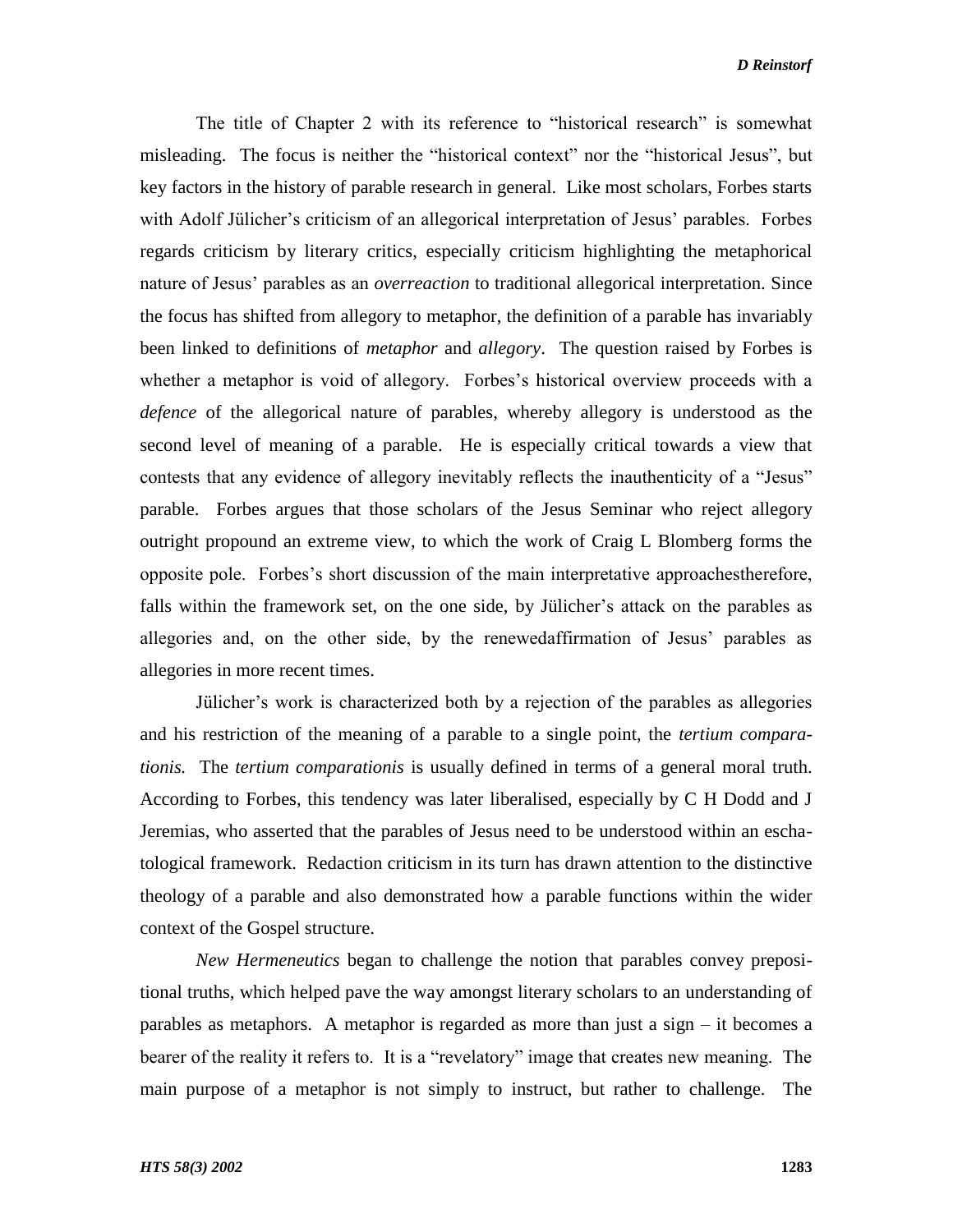challenge is provided, while using everyday language, by juxtaposing two conflicting views on reality so as to provide new insight.

Structuralism was the next major shift in parable interpretation. It proceeded to investigate the deep structures of language, which lie below the surface of narrative fiction and which operate in the author's mind at a subconscious level. Reader-response criticism then highlighted the involvement of the reader in the interpretation process. According to Forbes, the value of reader-response criticism lies in its ability, amongst other things, to negate the fallacy that a text has an obvious meaning apart from the stance and expectations of the interpreter. More recently, important insights have been provided by analyses of the sociological and cultural background of the parables of Jesus in the first century Mediterranean world.

As already noted, Forbes's main criticism is levelled at the interpretation of parables as pure metaphors. He remains critical of any assertion that parables are totally devoid of allegory, and that the challenge of the parable forms an inherent part of the parable itself, which once conveyed in propositional language invariably leads to a loss of meaning. Forbes holds similar views to those held by Craig Blomberg, but, in Forbes's own analysis of the Lukan parables, he does not follow Blomberg, who advocates that each parable makes one point per main character, resulting in "three-point", "two-point" and "one-point" parables. Forbes's interpretation consists of a "multitude of points", often a compilation of the interpretations given to parables by modern scholars. For Fobes, however, the "vision of God" constituting the unifying factor among the multitude of points made by the parables. In order to observe this vision of God, cognisance should be taken not only of the parables themselves, but also of the literary and interpretative framework in which these parables have been set by the Gospel witers. Forbes makes a strong plea, that jus because the literary and interpretative framework of certain parables can be traced back to the Gospel writers, the authenticity of the parables should not be discounted. Indeed, Forbes argues for authenticity based on the hypothesis that the interpretation attached to the parables of Jesus by the Gospel writers is firmly rooted both in Old Testament and in the cultural milieu within which the Gospels were written.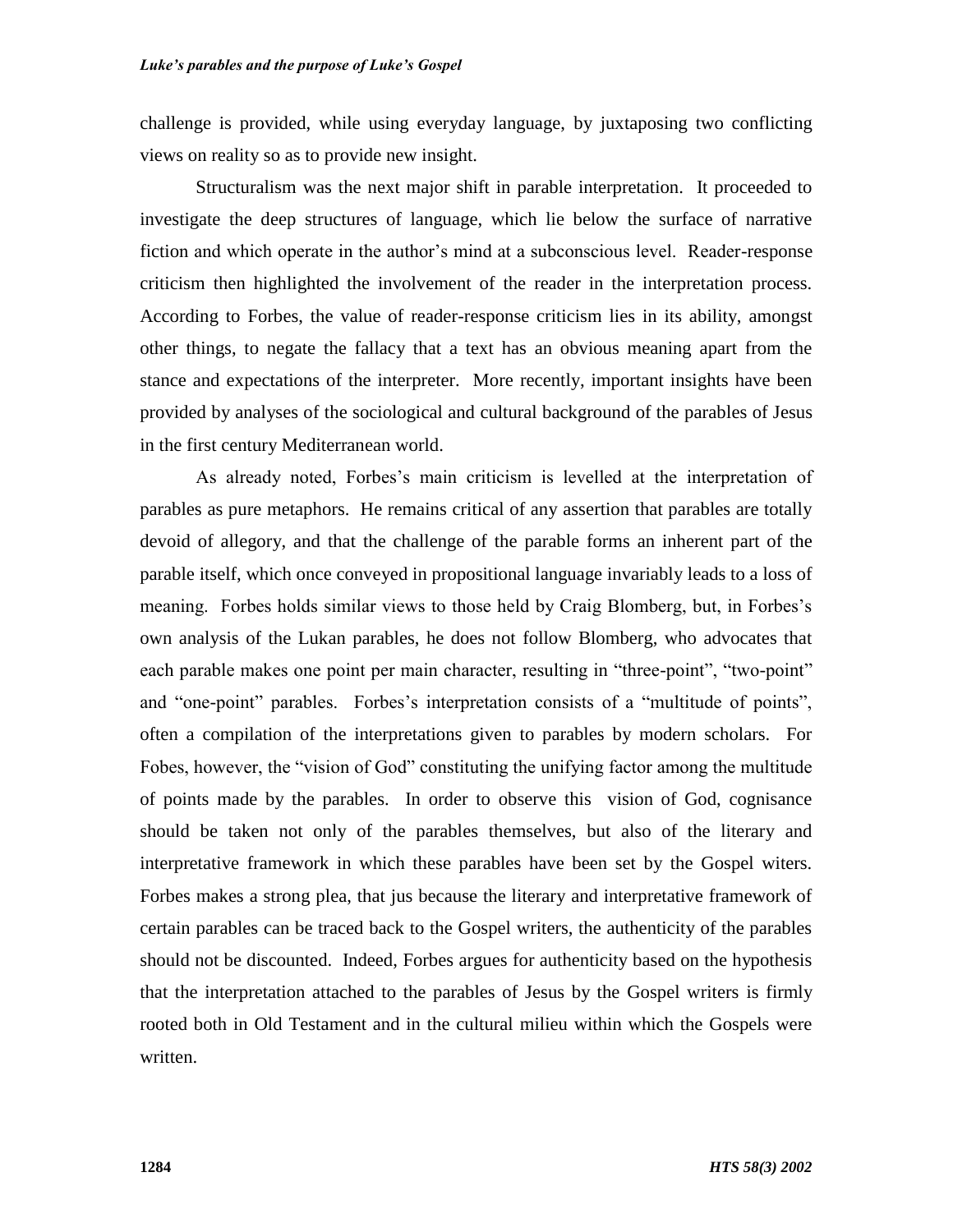Forbes based his study on the following assumptions: (1) parables do contain allegory and thus point to referents beyond the stories themselves ; (2) parables can be legitimately interpreted and may make more than one point; and (3) the literary framework of the parables is crucial in any attempt to show how the Evangelists (in this case, Luke) and the early church understood the parable(s) concerned.

## **3. AN ANALYSIS OF THE LUKAN PARABLES**

Forbes analyses and interprets the following ten parables, which are all unique to Luke:

- The Good Samaritan (10:25-37)  $\bullet$
- The Friend at Midnight (11:5-8)  $\bullet$
- $\bullet$ The Rich Fool (12:13-21)
- The Barren Fig Tree (13:6-9)  $\bullet$
- The Great Feast (14:15-24)  $\bullet$
- The Parables of the Lost (15:1-32)
- The Dishonest Manager (16:1-13)
- The Rich Man and Lazarus (16:19-31)
- The Judge and the Widow (18:1-8)
- The Pharisee and the Tax Collector (18:9-14)  $\bullet$

Forbes's discussions of the Lukan parables are broken up into three steps: (1) Introduction, (2) Analysis, and (3) Interpretation. In the introduction to each discussion, he gives a short overview on the opinions of scholars who examined the parable before him and he then proceeds to an analysis of the setting of the parable in the literary context of Luke, that is, the immediate co-text of the parable. At this stage he does not pay specific attention to the overall purpose of Luke's narrative. The analysis itself is a verse by verse (or unit by unit) exposition of the parable. The many references to other scholars and recent studies on the parables of Luke are particularly helpful. This analysis is then followed by the interpretation. Based on the hypothesis that the parables have a "multitude of points", Forbes's interpretation is a compilation of a number of theological themes, which all feature directly or indirectly in the parable.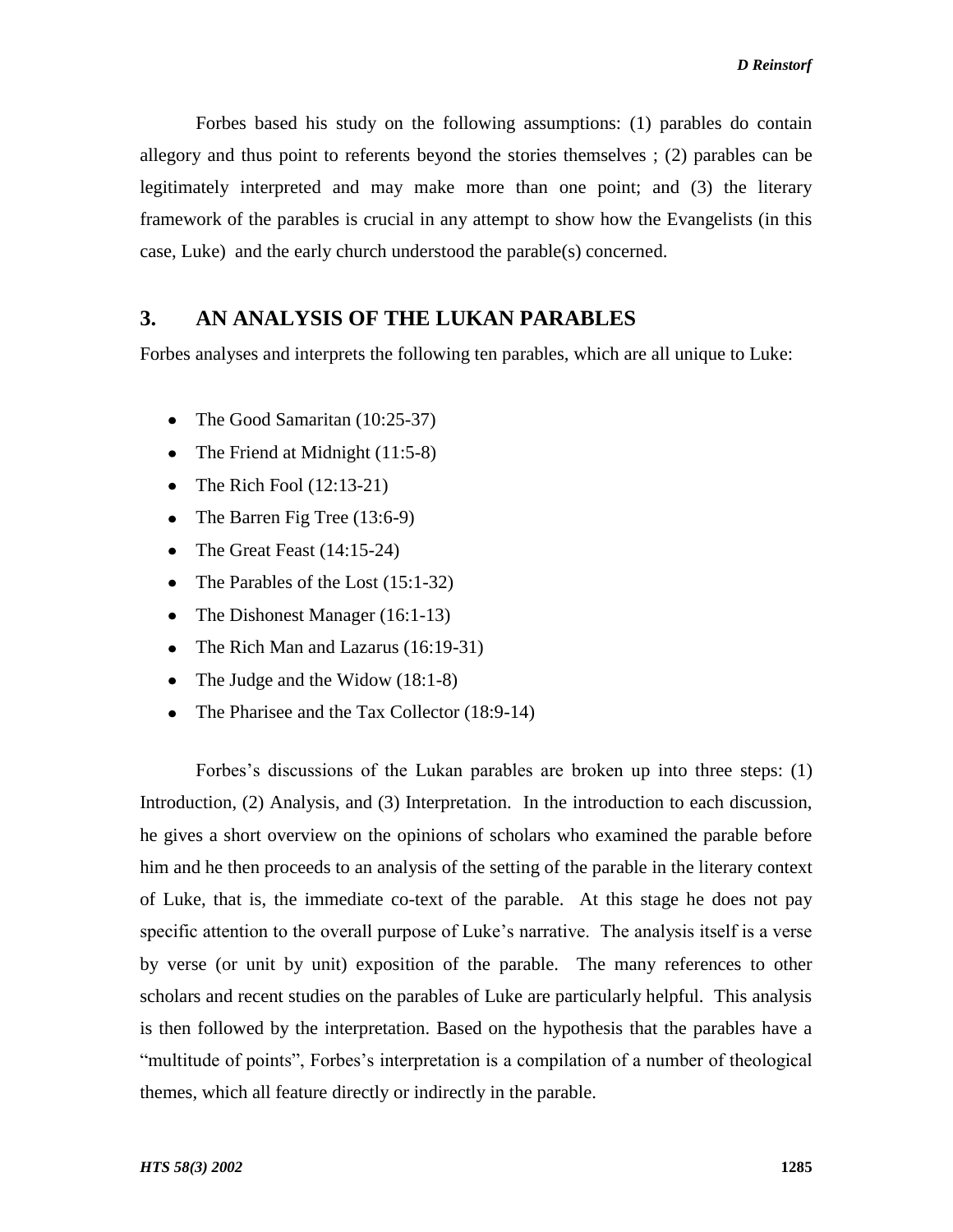This overview of Forbes's work is restricted to the example of one parable, that of the good Samaritan (pages 55-71). In the "Introduction" attention is given primarily to two questions: (a) the *source critical* [???is this subject jargon? it sounds odd???] question of Luke 10:25-28, which constitutes the introduction to the parable itself (10:29- 37), and (b) the question of whether the parable was based on a real or fictional incident. The analysis proceeds with Luke 10:25-28. Forbes regards the dialogue as important because it highlights Jesus' understanding of the law and also underlines what Forbes calls "Luke's positive view of Judaism and Jewish piety centered around the observance of the law". For Forbes the emphasis on the law is important, as it demonstrates continuity with the notion of the "God of old." The analysis of the parable itself focuses on the contrast between the priest and the Levite on the one hand, and the Samaritan on the other hand. Ironically, the Samaritan, whom the priest and the Levite regard as unfaithful to the Torah, is shown to be the one who shows obedience to the Torah. This shocking irony paves the way for the reader to look at his/her neighbour, not using an empirical definition, but from a perspective of love/mercy. A neighbour is not someone to be defined, but someone one *becomes*.

Forbes's interpretation of the parable (pages 68-71) is important. He refers to the long history of allegorical interpretation of this parable and notes that many of these readings persist even today. Examples are Bailey (who sees the parable as a picture of salvation illustrating the futility of any attempts of self-justification), Gerhardsson (who regards the parable as a metaphor for Jesus the Good Shepherd, tending to the wounds of God's flock), and Zimmermann (who reads the parable as a reaction to Jesus' compassion for the despised, thereby justifying his own actions). Forbes rejects these interpretations on the grounds that they are anachronistic and that they all treat the parable as a treatise on eternal life. For Forbes the parable is a straightforward lesson on neighbourliness, an example story told from the perspective of the wounded man. Forbes does, however, acknowledge that the parable is also *more* than an example story. He then proceeds to identify a number of echoes that resonate within and with this story. These echoes provide him with the "multitude of points" which he sees as being characteristic of the Lukan parables. The main points are these: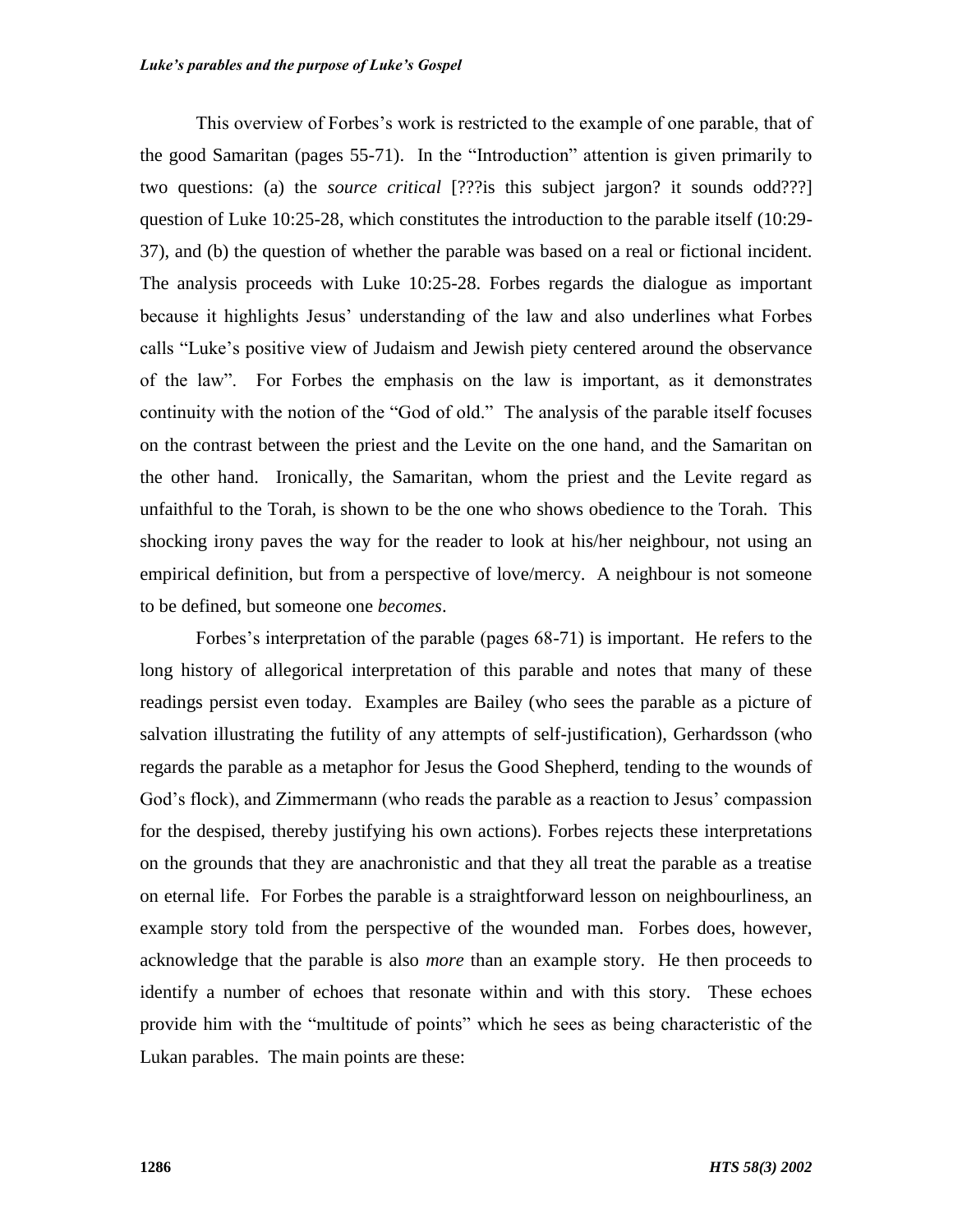- The parable is an attack on racial prejudice. Jesus is seen as the king who breaks down the barriers between Ephraim and Judah. While identifying this motif, Forbes acknowledges that it would not necessarily have been so evident to those of Luke's readers who did not share the perspective of the original audience. The parable nevertheless "teaches that being a neighbour is a willingness to show mercy to all and receive it from all, regardless of ethic or social ties" (page 70).
- The parable expresses the concern of God for the despised and marginalised. As such, the parable serves to legitimize the Samaritan mission, whilst also proving teaching regarding "mission praxis".
- The parable makes a statement on priorities when certain aspects of Torah appear to clash. The priority is identified as the overriding demand of the law in Jesus' eyes to fulfil the love commandment. Concern for others is to supersede cultic and religious obligations.
- The parable is also a teaching on the proper use of wealth and possessions. The Samaritan is seen as someone who used his goods by doing charity work. However, charity is shown to be more than almsgiving. It includes the costly involvement of one's self [or one word: oneself].
- The parable reflects the mercy of God. The Samaritan mediates God's concern to bind up the wounds of the afflicted, which is in turn a call on Christians to mirror the concerns and character of God.

As this point, Forbes limits himself to identifying these different themes. He follows the same pattern in his analysis of the other parables unique to Luke.

# **4. THEOLOGY OF THE LUKAN PARABLES AND THEIR CON-TRIBUTION TO THE PURPOSE OF LUKE'S GOSPEL**

Having concluded his analysis of the parables, Forbes proceeds with what he calls a "systematic analysis" (page 224) of his findings. The purpose thereof is to establish a plausible reason for why Luke chose these particular parables.

In Chapter 13 Forbes examines the various themes that emerged from his analyses of the parables. His aim is to look for possible unifying motifs. The chapter is entitled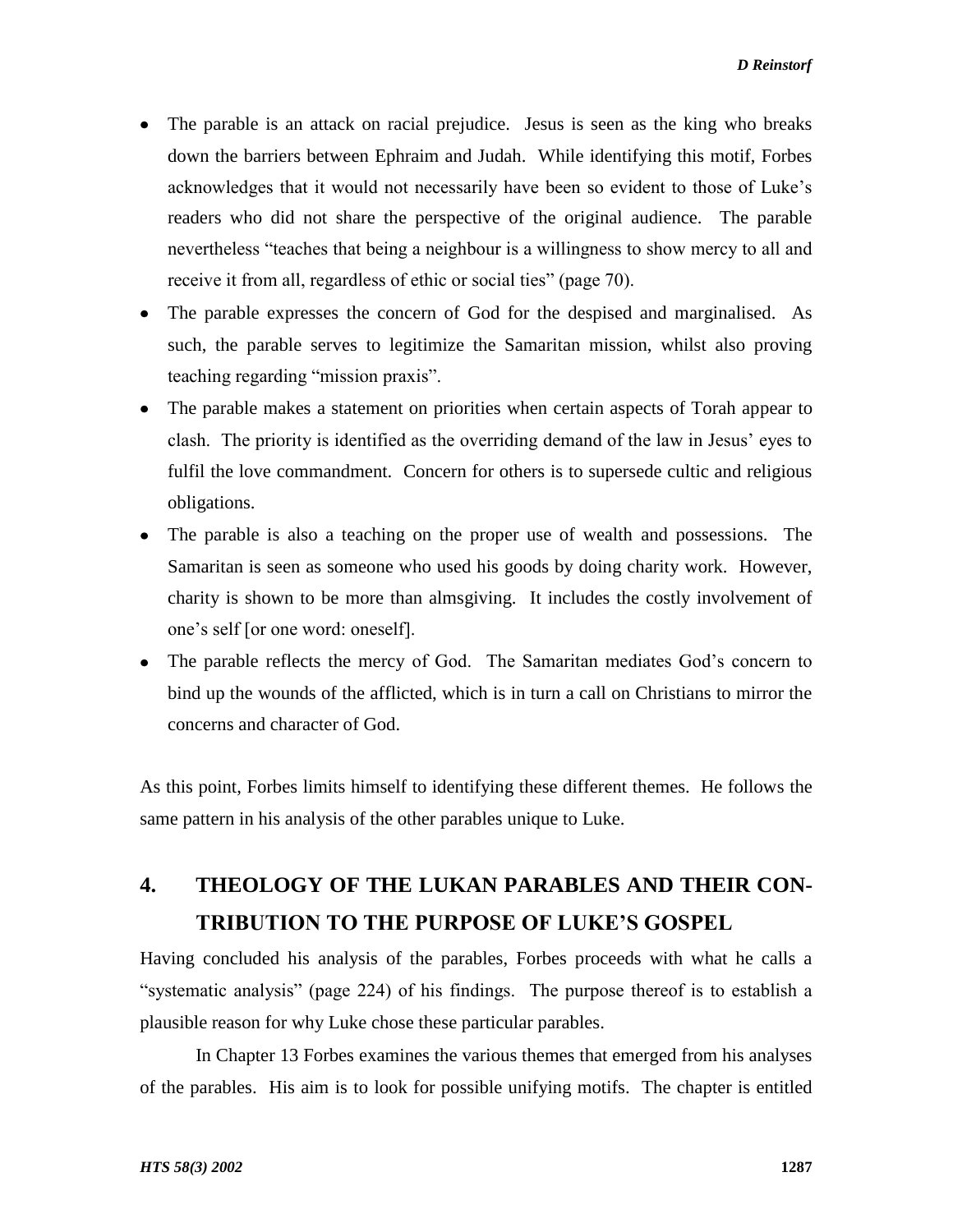"The theological themes of the Lukan parables and the question of a unifying motif" (pages 225-260).

On the basis of all the parables analysed, Forbes identifies the following themes that feature both within the parables and Luke's Gospel as a whole:

*The poor and the marginalized*  $\bullet$ 

> Luke's concern for the poor and the marginalized is well documented. Forbes summarises and highlights a number of these concerns in Luke's Gospel. The same theme is expressed in a number of parables, such as the Great Feast (14:15-24), the Rich Man and Lazarus (16:19-31), and the Pharisee and the Tax Collector (18:9-14). Overall, Jesus in his ministry and teaching, including the parables, reflects the heart of God in his concern for the downtrodden in society.

*Wealth and possession*

This theme is intrinsically related to the concern for the poor and the marginalized. It forms the other side of the coin. In the Gospel Jesus is repeatedly portrayed as warning people against the danger of trusting in material wealth and security. Forbes points out that each parable in the Travel Narrative which features the theme of wealth and possession, such as the Rich Fool (12:13-21), the Great Feast (14:15-23), the Parable of the Dishonest Manager (16:1-13), and the Rich Man and Lazarus (16:19-31), are immediately followed by teaching on the same theme. On the one hand, Luke reflects on the total renunciation of goods as the cost of discipleship, whilst, on the other hand, he also encourages good stewardship of wealth. The latter theme is identified by Forbes as a pastoral concern on the part of Luke in a mixed community consisting of both rich and poor.

*Conflict and rejection*  $\bullet$ 

> It is well known that Luke's narrative is characterised by examples of conflict and rejection. According to Forbes, this theme is interrelated with the previous two. Conflict arises due to Jesus' concern for the poor and marginalized and his teaching on wealth and possessions. The tension arising from the conflict is apparent in almost every Lukan *Sondergut* parable. The conflict relates to a number of issues, the most important being an understanding of who belongs to the "true" Israel, and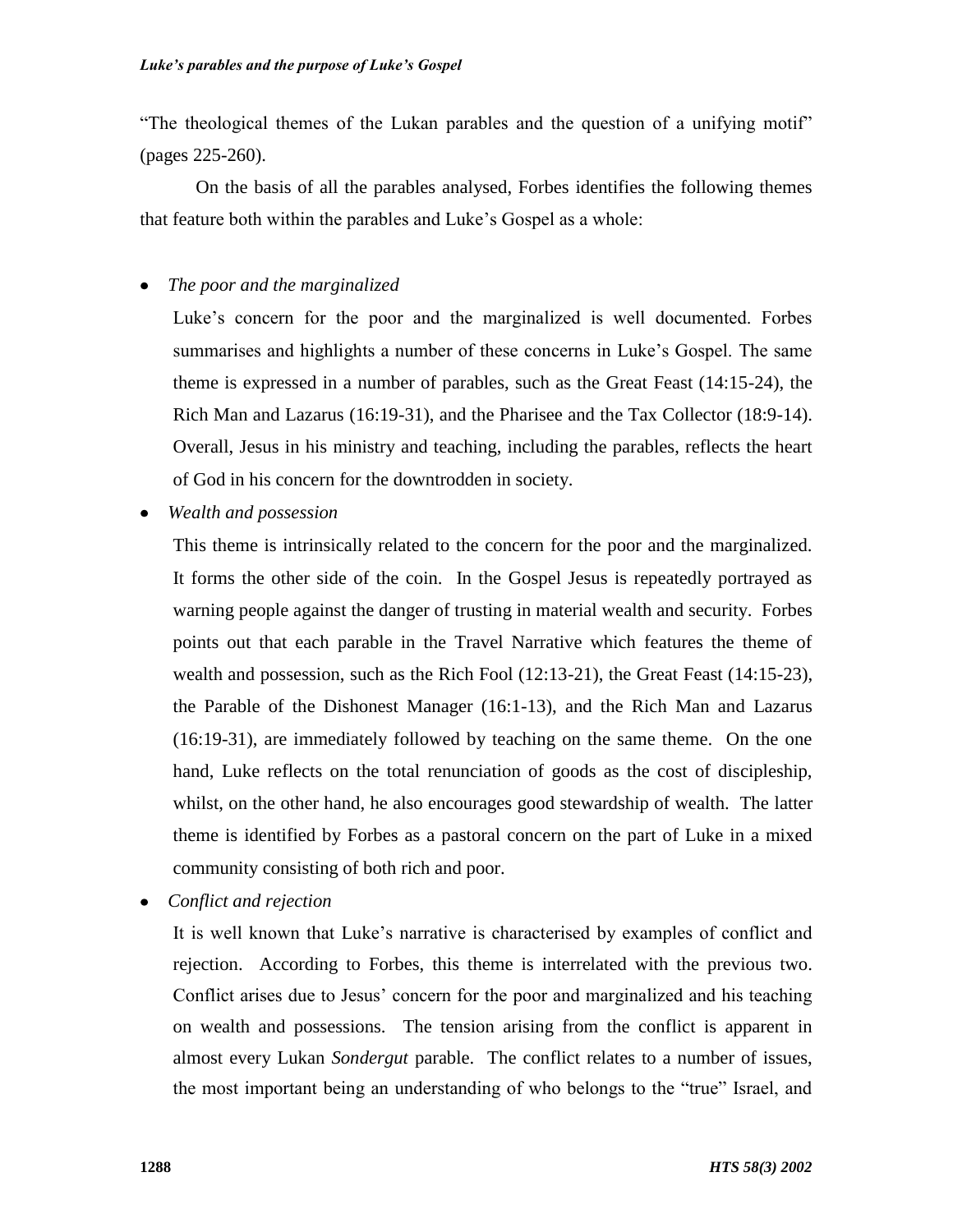whether Israel has been rejected as a result of its continued rejection of God's Messiah. Forbes proceeds to give a brief overview of the scholarly debate. In his opinion, the parables do not warrant the view that these parables imply an overall rejection of Israel. Instead of serving a condemnatory function, the parables primarily serve an instructive function, resulting in two models for discipleship. Forbes defines these as follows: "In a negative sense, the antagonists embody character traits that Luke wants his readers to avoid. In a positive sense, ...[they] stress[...] Jesus' care for those who oppose him" (pages 241-242).

*Prayer*

At crucial points in Luke's narrative, the leading characters are pictured in prayer. Prayer highlights Jesus' relationship to God and is in turn depicted as a mark of faithfulness. The parable of the Unjust Judge (18:1-8) serves to encourage persistence in prayer.

*Repentance*

Repentance is a central theme in Luke's narrative. The primary function of John the Baptist is defined as "turning" Israel back to God, and Jesus' mission is defined as that of calling sinners to repentance. The theme features in parables such as the Barren Fig Tree (13:6-9), the Great Feast (14:15-24), and the Parables of the Lost  $(15)$ .

*Reversal*

The theme of reversal runs throughout Luke's narrative, and the tone is already set in the infancy narratives. The contribution of the parables to this theme is seen in the demonstration of the basis upon which the reversal takes place. It varies from not living the love command (the Good Samaritan, Lk 10:25-37), rejecting an invitation (the Great Feast, Lk 14:15-24), not repenting (the Rich Man and Lazarus, Lk 16:27- 31), and exhibiting an exclusive attitude (the Pharisee and the Tax Collector, Lk 18:9-14).

Forbes poses the question whether the parables have a motif in common. He notes that in all the *Sondergut* parables God appears either directly or indirectly. This is also the case in the parables of Matthew's Gospel. But in contrast to Matthew, where God is primarily presented as a judge (Matthew's focus being on the eschaton), Luke stresses the universal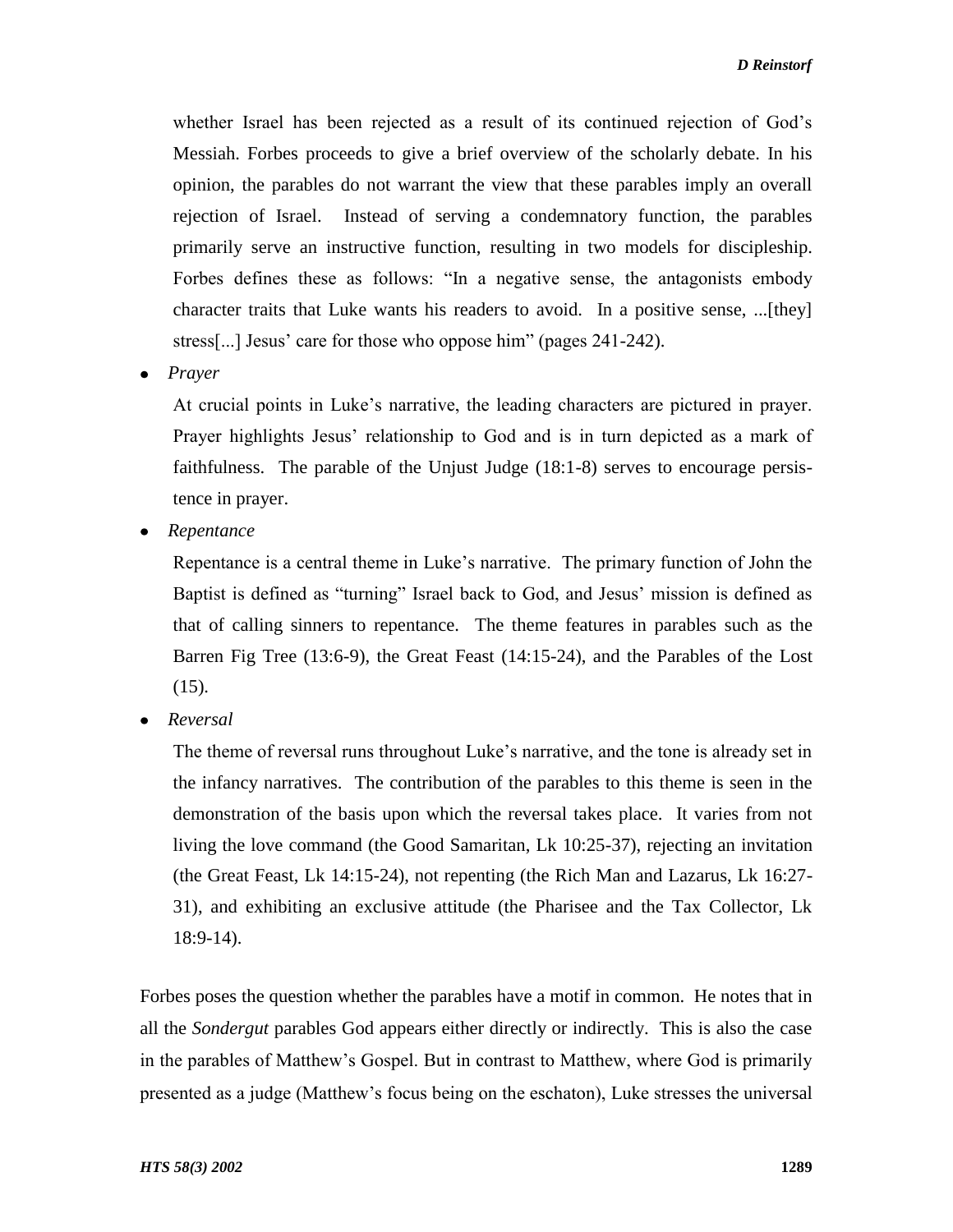concern of God, His mercy for all (his focus being more on the present). Forbes argues that Luke gives a more varied presentation of God. He highlights three fundamental aspects of God's character that emerge from the parables:

### *The care and love of God*

The care and love of God feature both within the wider Gospel and in the parables. The parables in particular serve to teach an ethnocentric audience that God's love and care cannot be limited by cultural ideals.

*God's mercy and grace*

God is portrayed as showing mercy to all, including the wicked, which is seen by Luke as a model for Christian behaviour. The main focus of God's mercy is seen in Hhis forgiveness of human sin.

*God as sovereign judge*

Although God shows mercy, non-repentance is not without consequence. A number of parables depict accountability to God in the face of eschatological judgement.

Forbes believes that Luke's narrative is clearly a theocentric story. The character of God provides the internal link between the parables. All the themes that feature in the parables reflect the character of God. Forbes postulates that this view is not a "new" view of God, but is firmly rooted in the Old Testament. He goes on to explore this thesis in Chapter 14, "Luke's use of the Old Testament" (pages 261-278)*.*

Forbes's exploration of Luke's use of the Old Testament is based on the Lukan motif of *promise-fulfilment*, which is seen as an alternative to Conzelmann's threefold scheme (Israel/Jesus/church) of salvation history. Forbes explains how he understands Luke's use of the motif. He rejects the traditional view that Luke used the motif for apologetic purposes in order to legitimise his Gospel. Instead, Forbes agrees with D L Bock, asserting that Luke used the motif offensively to proclaim the significance of Jesus. The motif is not proof from prophecy, but *proclamation from prophecy and pattern.* Luke therefore legitimises both Jesus and his followers by showing how their mission derives directly from the hope of Israel as expressed in the Old Testament, in particular via the prophetic tradition. Accordingly Luke's narrative makes extensive use of Old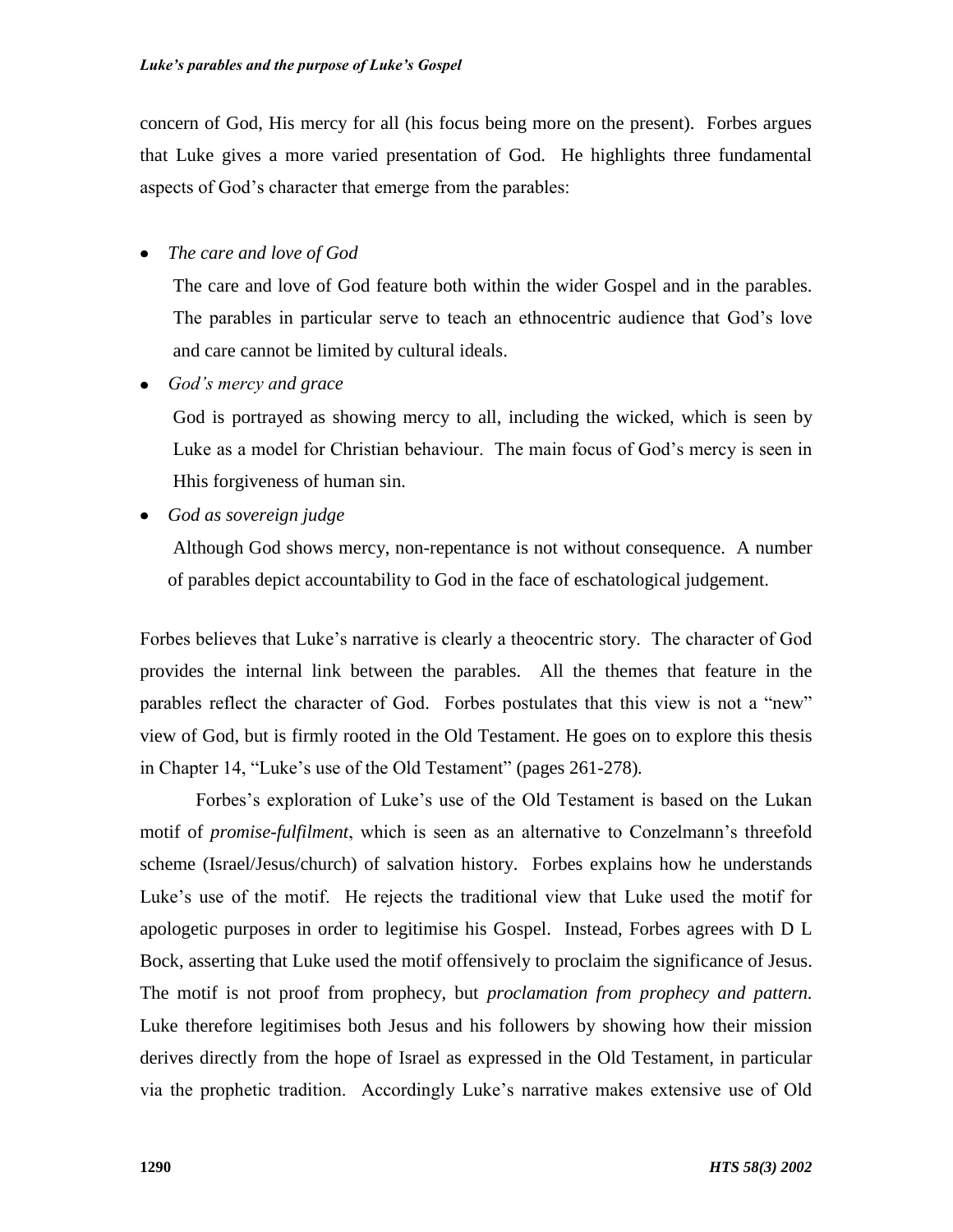Testament patterns, without necessarily quoting extensively from the Old Testament. The Old Testament patterns serve as the basis on which various stories are modelled. An example is the Travel Narrative itself, which is seen to be a parallel to the Deuteronomistic profile of Israel's history. Similarly, the reader of the parables is constantly confronted by the character and the nature of the God of old. Forbes identifies character traits of God in the Old Testament which coincide with those in the parables of Luke, such as "coming to the aid of the oppressed" (Ex 2:23-25; Ps 136:23-35), a physician who "binds the wounds" of the afflicted (Ps 147:3; Jer 30:17), and so on. Forbes notes that God's mercy, compassion and forgiveness, as well has God's concern for the poor and the underprivileged all have their roots in the Exodus. In his opinion, this explains why the parable's teaching regarding the character of God occurs within the Travel Narrative of Luke's Gospel. Indeed, he argues that there is no depar-ture in Luke's narrative from the Old Testament view of God. However, the conflict settings that are given by Luke in his narrative suggest a discrepancy between the Old Testament view of God and that of contemporary Jewish views of God. This proposition is explored in Chapter 15, "The portrayal of God in the Lukan parables in the light of Judaic views of God" (page 279-306)*.*

What was the view of God held by Luke's Jewish contemporaries? Forbes explores this topic by making extensive use of rabbinic/Talmudic literature. He does so in the realisation that the material comes from a later period and that Rabbinic teaching is far from systematic and consistent. The presentation of God within Israel is facilitated with respect to the following areas:

*Ethnocentricity*

Ethnocentricity is defined as the "attitude that Israel had to other nations, including the Samaritans" (page 285). Forbes recognizes that the Old Testament attitude towards such nations is ambivalent, both promoting ethnocentrism and rejecting it. On the one hand, these nations are the objects of God wrath (see *inter alia* Ps 2:8-9; Is 13-23; Ez 25-32). On the other hand, ethnocentric views are the subject of rebuke (see *inter alia* Is 2:2-4; 42:1-7; Zch 2:11). But from the intertestamental period onwards, especially in the later rabbinic writings, there is a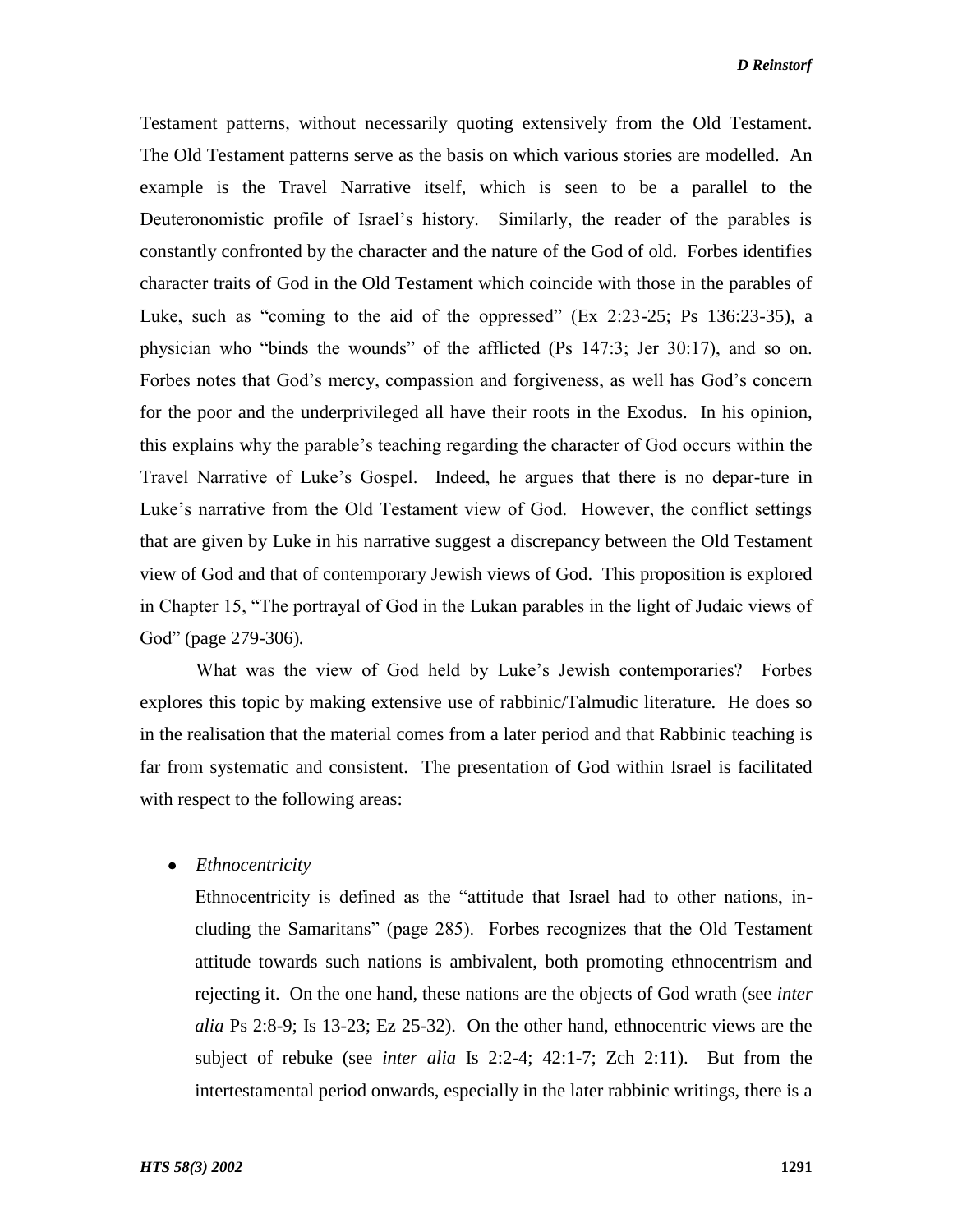definite shift to an exclusive attitude to the nations. Forbes claims that it "would be reasonable, on the whole, to conclude that in post-biblical Judaism the Old Testament balance between the judgement and destruction of the nations and their salvation shifted to the former" (page 288). This attitude provides the backdrop for the parable of the Good Samaritan (Lk 10:25-37). Jesus challenges a concept of God that would wrongly lead to an evaluation of the concept of neighbourliness along ethnocentric lines. God's mercy extends beyond the boundaries set up by Jewish ethno-centricity.

*The sinner and the outcast*

The Old Testament shows concern for the restoration of the wicked, never delighting in their downfall (see *inter alia* Ezk 1:23, 32). In later Jewish writings, however, God is portrayed almost exclusively as rejoicing over the destruction of the wicked based primarily on the lack of ritual purity. These views are dominant in sectarian literature such as that of Qumran, but also features in Ben Sirach and other rabbinic literature. Forbes rejects the view that the destruction of the wicked was simply an "ideological extreme" within rabbinic Judaism. Although there is some evidence that the rabbis may have granted sinners the right to repent, there is little evidence that they showed active concern for sinners. The Sondergut parables, particularly in Luke 15, portray God as rejoicing over the return of the wicked. Forbes concludes that this portrayal has far more in common with the view of God in the Old Testament than with that found in Jewish literature

*Election*

The covenant is central to Israel's election belief. Repentance and atonement are identified as crucial components in maintaining the covenant. Forbes, however, shows that for the rabbis repentance always needed to be tangible, and was as such inseparably connected to restitution. This view is countered both by the parable of the Lost Son (Lk 15:11-31) and the parable of the Pharisee and the Tax Collector (Lk 18:9-14). God's forgiveness is shown to rest solely in God's character, because He is willing to accept all who return to Him, and not on restitution. Furthermore, the rabbis advocated the thought that punishment for Israelites is always temporal and limited. An Israelite sinner therefore still obtains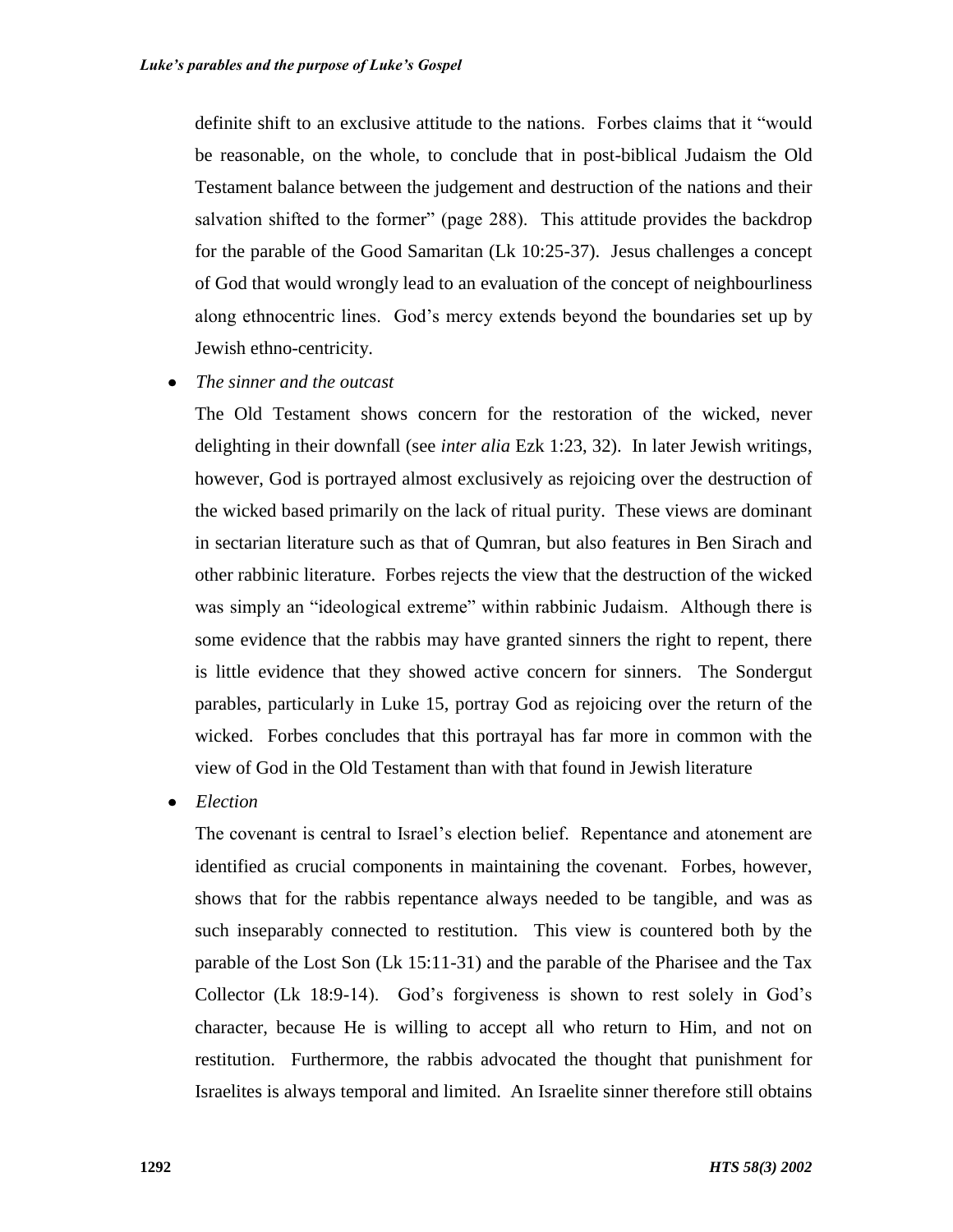the opportunity to repent in hell, whereas a Gentile sinner cannot and is eternally doomed. Again the parables cut directly across this view, in particular the parable of the Great Feast (Lk 14:15-24) and the Rich Man and Lazarus (Lk 16:19-31). One's status as an elect Israelite does not protect one from eternal punishment. The parables therefore correct a distorted view of God whereby the election traditions were viewed as the basis for one's acceptance before God, irrespective of personal response.

*Wealth*

In the Old Testament there is clearly a dual strand of teaching regarding wealth. The one is that wealth is a blessing from God, the other contains severe warnings against the dangers inherent in wealth. These two strands remain in tension with one another, also in rabbinic literature. Forbes shows that the condemnation of wealth was often directed at wicked opponents, and that amongst the rabbis the belief prevailed that prosperity was a sign of a blessing by God. The Lukan Jesus, however, often portrays the Pharisees as "lovers of money" who will not enter the kingdom of God, which shocked his disciples, because their mindset was that if the rich (those blessed by God) cannot be saved, then who can (cf Lk 18:26)? Parables like the Rich Fool (Lk 12:13-21), the Dishonest Manager (Lk 16:1-8), and the Rich Man and Lazarus (Lk 16:19-31) all confront Jewish prosperity teaching and its associated view of God. Wealth is not necessarily a divine favour; instead, it may undermine concern for the poor and prove to be an obstacle to a believer's following God.

*Prayer*

Both in the Old Testament and in Jewish literature God is portrayed as being approachable and as answering the requests of his people. However, Forbes highlights two features of prayer missing in the Jewish view of God: (a) God can be approached at any time, not only three times per day, and (b) God is close by, not distant.

Based on his analysis of the Judaic views of God, Forbes argues that Luke's interest in the parables may lie in their view of God in terms of both continuity with the Old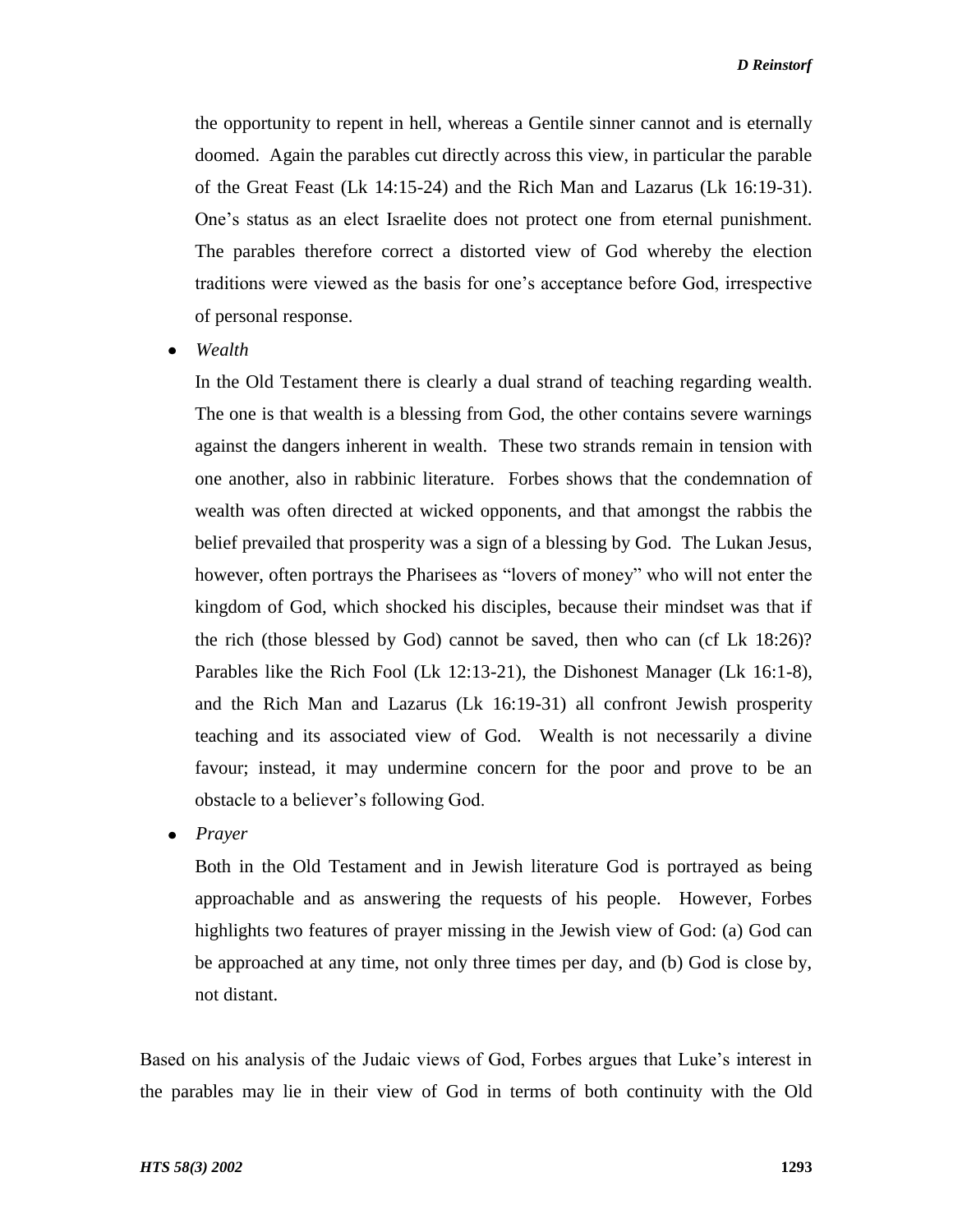Testament and contrast to the forms of Judaism contemporary with Luke. They all confront a distorted portrait of the God of Old.

Finally, Forbes seeks to determine Luke's rationale for incorporating these parables in his narrative by ascertaining who the audience was to whom Luke wrote, in other words, Luke's community. The audience is explored in Chapter 16, (pages 305- 327)*.* Conventional views of the purpose of Luke-Acts are numerous. These include the following: (a) An apology to the Roman state to demonstrate that Christianity is the legitimate fulfilment of Judaism (B S Easton); (b) a defence of Paul (A J Mattill and J Jervell); (c) a defence against Gnosticism (C H Talbert); (d) countering the crises concerning the delay of the parousia (H Conzelmann). Forbes argues that the purpose of the narrative is interrelated with the question of Luke's target audience. Most modern commentators regard the intended recipients of Luke's narrative to be either Gentile or Jewish Christians seeking to clarify their position in relationship to Judaism. In that case the parables perform primarily an *apologetic* function by helping to legitimise Luke's argument that the Christian faith is the fulfilment of the Old Testament promises. However, Forbes, with special reference to J Nolland, argues for a Gentile, non-Christian audience. This implies that, as Luke makes extensive use of Old Testament patterns, the audience needed to be acquainted with the Israelite faith. Based primarily on the interest shown in Acts in God-fearers (see Lk 10:2, 22, 35; 13:16, 26, 43, 50; 17:4, 17: 18:7), in particular the role played by Cornelius and the Ethiopian eunuch, Forbes argues that "Theophilus" was most probably a God-fearer as well. As a Godfearer he is no stranger to the Israelite faith, nor to the Christian Gospel, but still stands at the crossroads. On the one hand, he is offered Christianity as the fulfilment of Judaism, that is a version of Judaism that embraces him in his Gentile identity. On the other hand, there are his Jewish friends who view Christianity as a dangerous perversion of their heritage. Luke's purpose would then be to invite Theophilus to compare the views of God held by Jesus' opponents with the portrait of God presented by Jesus. In doing so, he hopes that Theophilus will recognise that Jesus truly mirrors the God of the Old Testament, leave the synagogue and convert to the Christian faith. It is here, Forbes asserts, that the parables play a crucial role. Through them Luke hopes to present a contrast to some of the distortions of the contemporary Judaic vision of God. As such both the narrative of